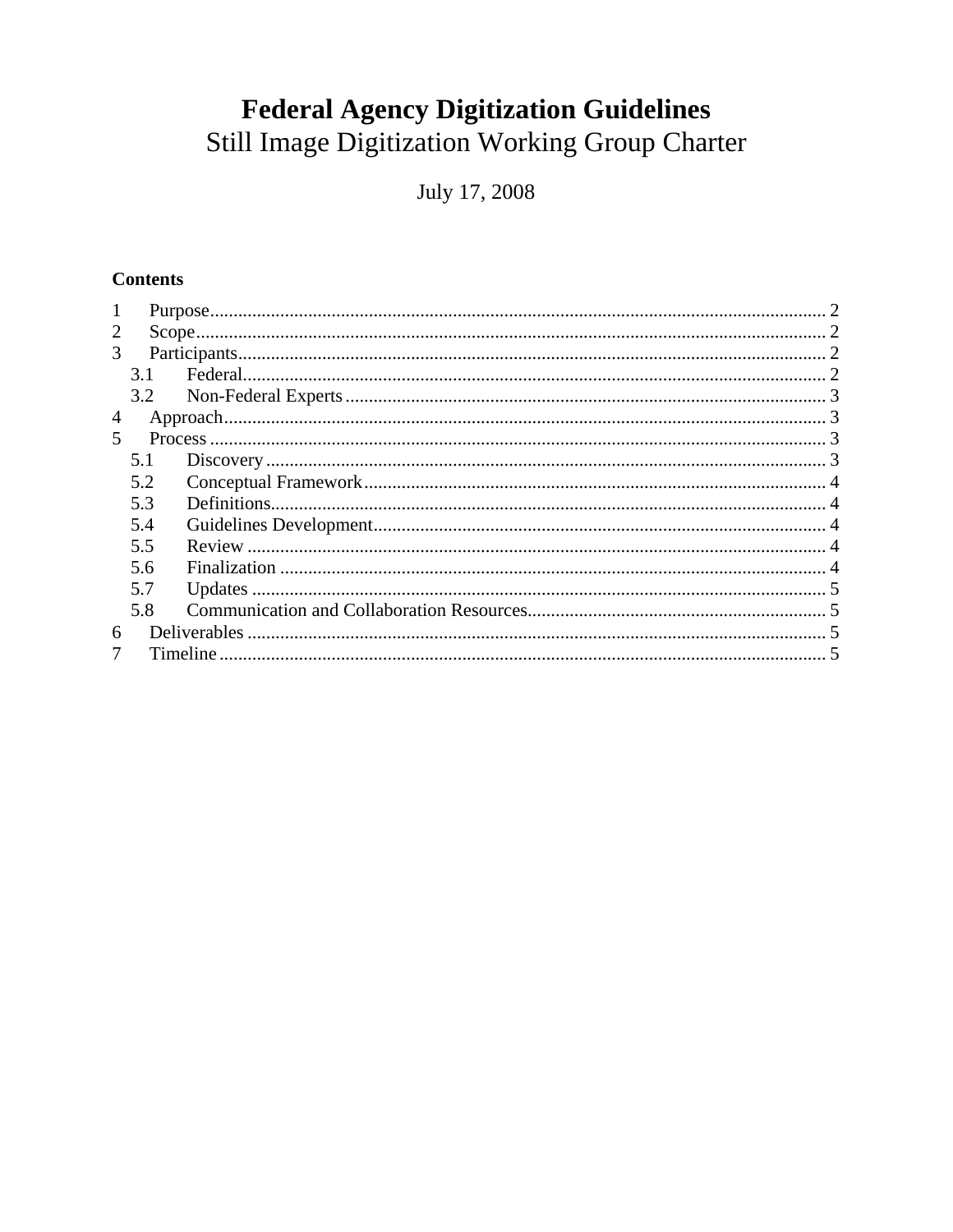### <span id="page-1-0"></span>**1 Purpose**

The goal of this group is to identify and establish common standards, methods, practices, and guidelines (hereafter referred to as "guidelines") for the digitization of static or still visual materials (such as textual content, maps, photographic prints and negatives) in a sustainable manner. A cooperative effort to develop common digitization guidelines will enhance the exchange of research results and developments, encourage collaborative digitization practices and projects among federal agencies and institutions, provide the public with a product of uniform quality and establish a common set of benchmarks for digitization service providers and manufacturers.

# **2 Scope**

The focus of the work is historical, cultural and archival materials. The scope will be limited to digitization practices for still images, primarily treating objects as twodimensional. Basic encoding/formatting of image data within a "master" image file is considered in scope as well as the associated metadata (technical, administrative, preservation, etc.). The work will emphasize the metadata embedded within the image file itself. Motion picture image content and "born digital" images are out of scope.

Guidelines are of limited value without the means to ascertain whether practices conform to those guidelines. For that reason, project scope will include methods to verify conformance to the guidelines within the scope of the charter.

The creation and validation of the digital "master" are the primary focus of this effort, although the creation of derivative images and specific image byproducts (e.g., optical character recognition) are also considered within scope. Because aspects of derivative production are dependent on characteristics of the master file and associated metadata, the effective creation of derivatives will be a consideration in determining guidelines for digital masters.

The group will also provide guidance related to the benefits and risks associated with the sequence and nature of processing applied from image capture, to sensor transfer, to the formatting of the image file(s).

# **3 Participants**

# 3.1 Federal

All United States Federal agencies and institutions (herein after referred to as "agencies") involved in digitization activities within the scope described in this charter are encouraged to participate. All agencies desiring to participate will designate one or more representatives. These representatives will include staff responsible for, involved with, or possessing special knowledge of digitization as described in §2 of this document. While representatives may limit their participation to specific areas, a core group will be required to be involved throughout the full process of drafting, review and finalization of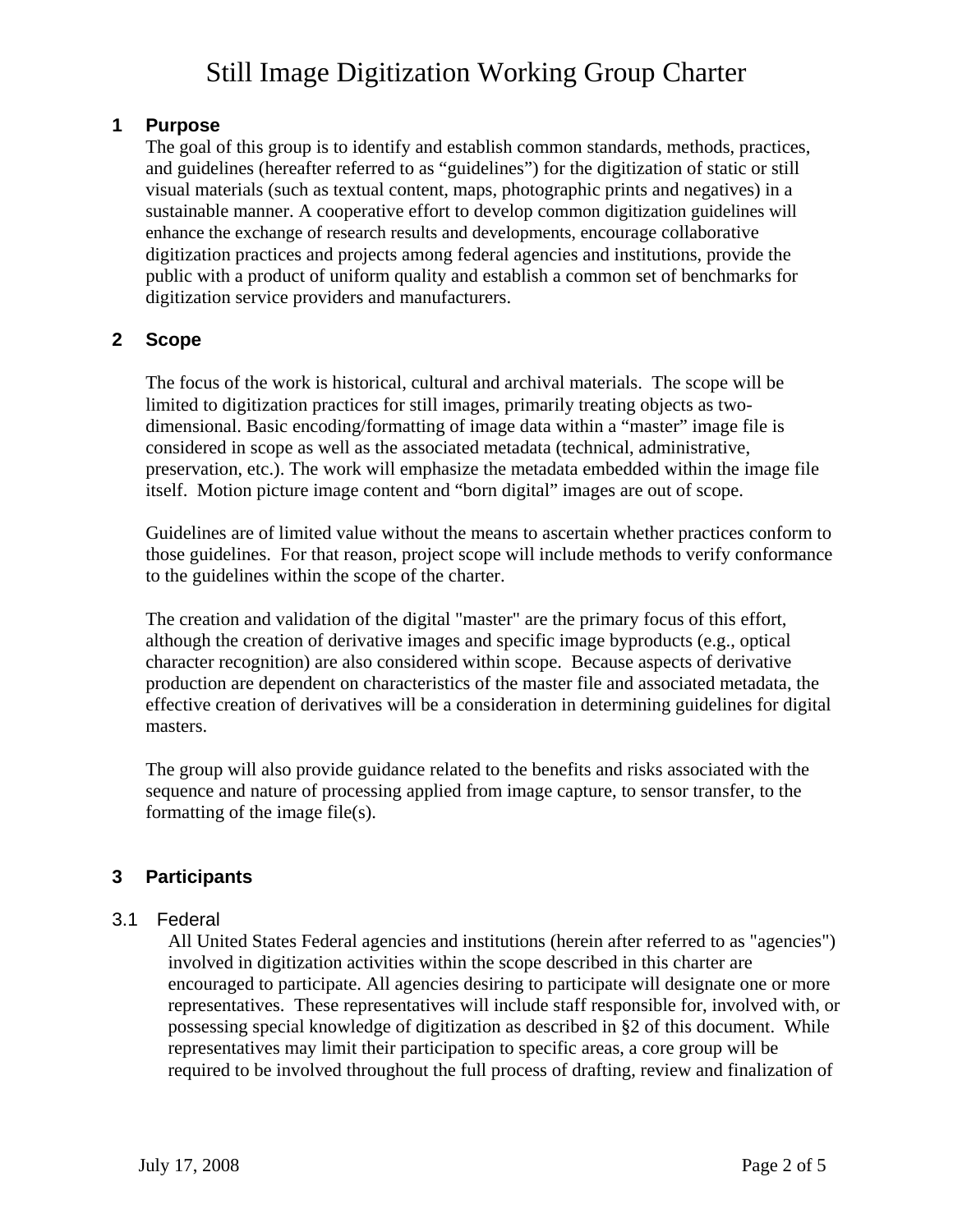<span id="page-2-0"></span>the joint guidelines. Other participants may elect have a lower level of involvement limited to providing comments and opinions on draft guidelines awaiting approval.

### 3.2 Non-Federal Experts

The technical arenas of conversion, imaging, and metadata are highly specialized and constantly evolving. To address the challenge of developing federal guidelines in these fields, subject matter experts in a variety of specialties, as well as experts with broad experience in all aspects of digitizing cultural heritage materials, will be identified to advise the group. These experts will be sought from the corporate and academic communities as well as from governmental agencies.

It is recommended that a designated senior imaging scientist be invited on board the project as a consultant at the onset and remain involved throughout the work. This individual must have broad expertise in all areas of imaging that pertain to the digitization of cultural heritage materials with particular depth in areas of image quality metrics.

### **4 Approach**

The guidelines will be objectives-based. Therefore a crucial prerequisite will be to identify and define the objectives driving digitization. Three central components determine specific digitization guidelines: 1) the digitization objectives, such as access to intellectual content, preservation, etc.; 2) the physical characteristics of the objects to be digitized; and 3) a foundation of quality or performance metrics to be used in describing and evaluating the digital object.

All reasonable efforts will be made to base the guidelines on empirical evidence. Where no empirical evidence exists, the guidelines will rely on broadly accepted best practices and current guidelines. Areas lacking empirical studies will be highlighted in the hopes of encouraging further study in these areas. These will be documented in a regularly updated Gap Analysis document. Where practical, studies will be conducted to resolve ambiguity in existing practices.

# **5 Process**

<u>.</u>

#### 5.1 Discovery

The first phase will focus on identifying existing guidelines and practices, primarily among participating agencies, but also among other recognized institutions in the field, then evaluating the relevance and strength of those guidelines.

The discovery process will begin with a comparative analysis of existing guidelines published by the agencies participating in this project. Differences between the guidelines documents will be identified and documented. It is recommended that the NARA Technical Guidelines<sup>[1](#page-2-1)</sup> serve as a baseline point of comparison. The NARA document is

<span id="page-2-1"></span><sup>&</sup>lt;sup>1</sup> U.S. National Archives and Records Administration (NARA) Technical Guidelines for Digitizing Archival Materials for Electronic Access: Creation of Production Master Files – Raster Images, June 2004.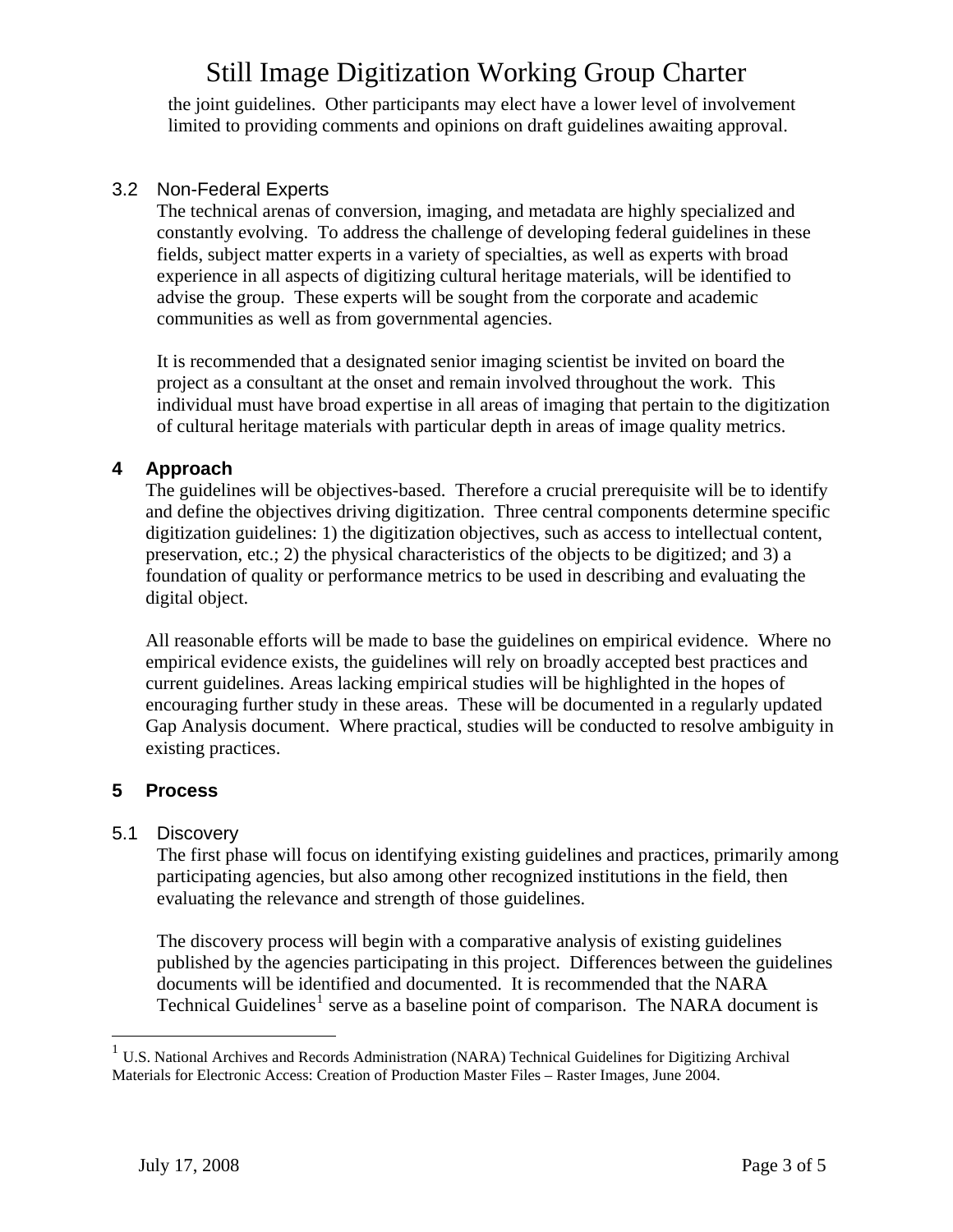<span id="page-3-0"></span>the most commonly cited of the federal documents describing digitization guidelines, and is well organized for purposes of comparison.

In addition to this cross-agency comparison, the existing guidelines will be evaluated against a hypothetical ideal, with gaps identified and documented. Examples of gap areas might include specific aspects of digitization such as noise or sharpening, or broader areas such as digitization objectives and definitions. Documented differences and gaps will be evaluated against scope, and then assigned priorities by the working group as project tasks to be shared among agencies.

# 5.2 Conceptual Framework

For practical guidelines to be established, a conceptual framework representing the processes across the lifecycle needs to be developed. The framework must describe objectives, analog object characteristics, the multiple steps of material handling, imaging, formatting, quality assurance and metrology, and delivery. Mapping guidelines to this framework will help to ensure consistency across subcommittee work, provide a rational and systematic approach to guidelines, and take advantage of a common vocabulary.

# 5.3 Definitions

In parallel with the discovery effort:

- Digitization objectives will be clearly articulated in a manner that can be satisfied through technical processes
- Definition and classification of record types and digitization purposes/outcomes will be agreed upon
- A common vocabulary will be established for processes and technical factors.

#### 5.4 Guidelines Development

Initial guidelines will be developed based on the discovery and definition phases. The development will proceed in stages, with each stage focusing on a specific area of digitization. Guidelines in development will be published to a secure web site for review and comment by participating agencies. Further development in the guidelines area will proceed based on gaps identified and described as discussed in Section 5.1 above.

#### 5.5 Review

Draft guidelines will be developed in stages, with an initial concentration on those areas with the least ambiguity and greatest understanding. As a draft is completed and tentatively approved by the subcommittee, it will be published to an open, public website with an invitation for comment within a 45-day period. A consistent means of broadcasting/communicating the release of draft and final metadata schema will be established.

#### 5.6 Finalization

Comments will be actively solicited from external entities and considered for incorporation before final guidelines are published. The finalized documented guidelines will be made accessible on a public web site. While agencies will likely have guidelines specific to